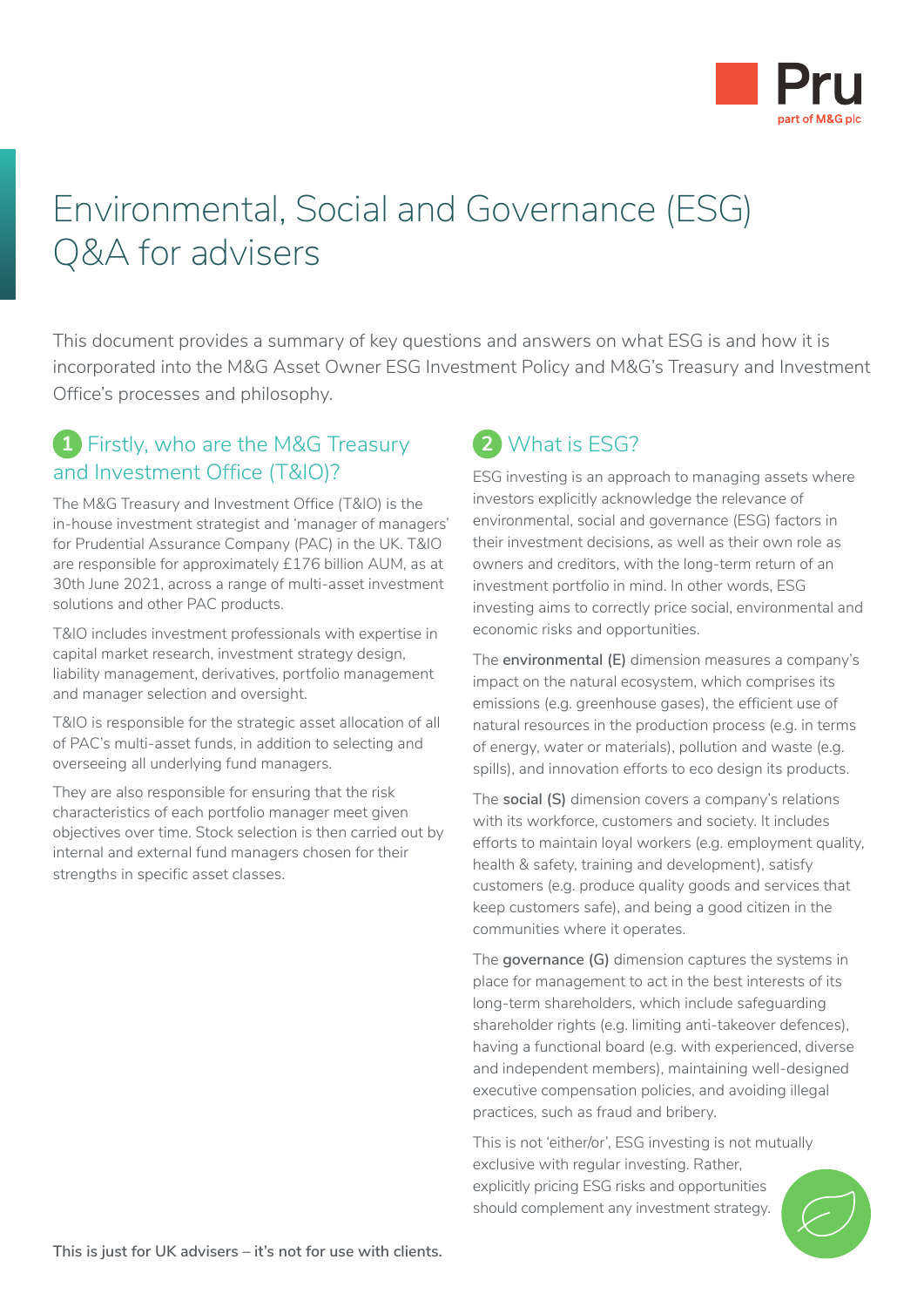# **3** Why is ESG growing in popularity?

The number of both retail and institutional investors who are looking to allocate their capital to ESG areas is on the rise, with ESG investing representing a growing proportion of overall capital market investments. At the start of 2020, global sustainable investment reached US\$35.3 trillion in five major markets (Europe, United States, Japan, Canada and Australia and New Zealand (Australasia)), a 15% increase in the past two years (2018-2020) and 55% increase in the past four years (2016-2020). Source: GSIR-20201.pdf (gsi-alliance.org)

There are a number of reasons as to why ESG is growing in popularity, but there is an overarching statement behind all of them, that ESG investing is here to stay. Over the years, there has been an increasing interest from customers to understand and influence the non-financial outcomes that their investments may be having and hence companies have had to respond to this demand.

On the structural side, one driving force behind the incorporation of ESG issues is societal change – for example, the transfer of wealth from baby boomers to the millennial generation and the increasing proportion of high-net-worth individuals who express a preference for allocating wealth in a more sustainable way.

Another instigator of change is the increased investment regulation in the aftermath of the Global Financial Crisis, such as prudential regulation affecting asset owners, stewardship codes for investment managers, and corporate disclosure rules set by governments or stock exchanges.

Finally, investors have become increasingly aware that ESG factors can impact the risk and return characteristics of companies, sectors and securities. It is increasingly becoming a market standard from investment houses to integrate the financial implications of ESG factor into their investment processes.

# **4** What are the main types of ESG strategy?

There are a huge variety of ESG strategies within the investment world and you will rarely find two identical strategies. For example, even exclusions alone will vary from fund to fund. M&G plc refers to four different types of ESG funds:



These funds will all apply different levels of various ESG strategies. For example, all funds in each range will apply an agreed set of exclusions, whether they be norms-based exclusions based on generally accepted international standards or sector screens, which exclude investments based on the sector they operate in (e.g. tobacco, coal). These exclusions may build on each other.

Shareholder engagement is another strategy that all fund ranges will employ where possible. Shareholder engagement reflects active ownership by investors in which the investor seeks to influence a company's decisions on ESG matters, either through corporate dialogue or voting. The fund manager will engage with company management on ESG issues and advise and influence the company where possible.

**ESG integrated funds** will ensure that financially material ESG data is available to all funds and integrated into the risk management and decision-making process.

The **ESG Plus** and **Sustainable funds** may apply a strategy know as 'Best-in-class' which is where companies will only be selected for investment if they overcome a defined ranking hurdle, established using ESG criteria within each sector or industry.

**Impact investing** is at the end of the ESG scale and refers to investments made with the specific intent of generating positive, measurable social and environmental impact alongside a financial return.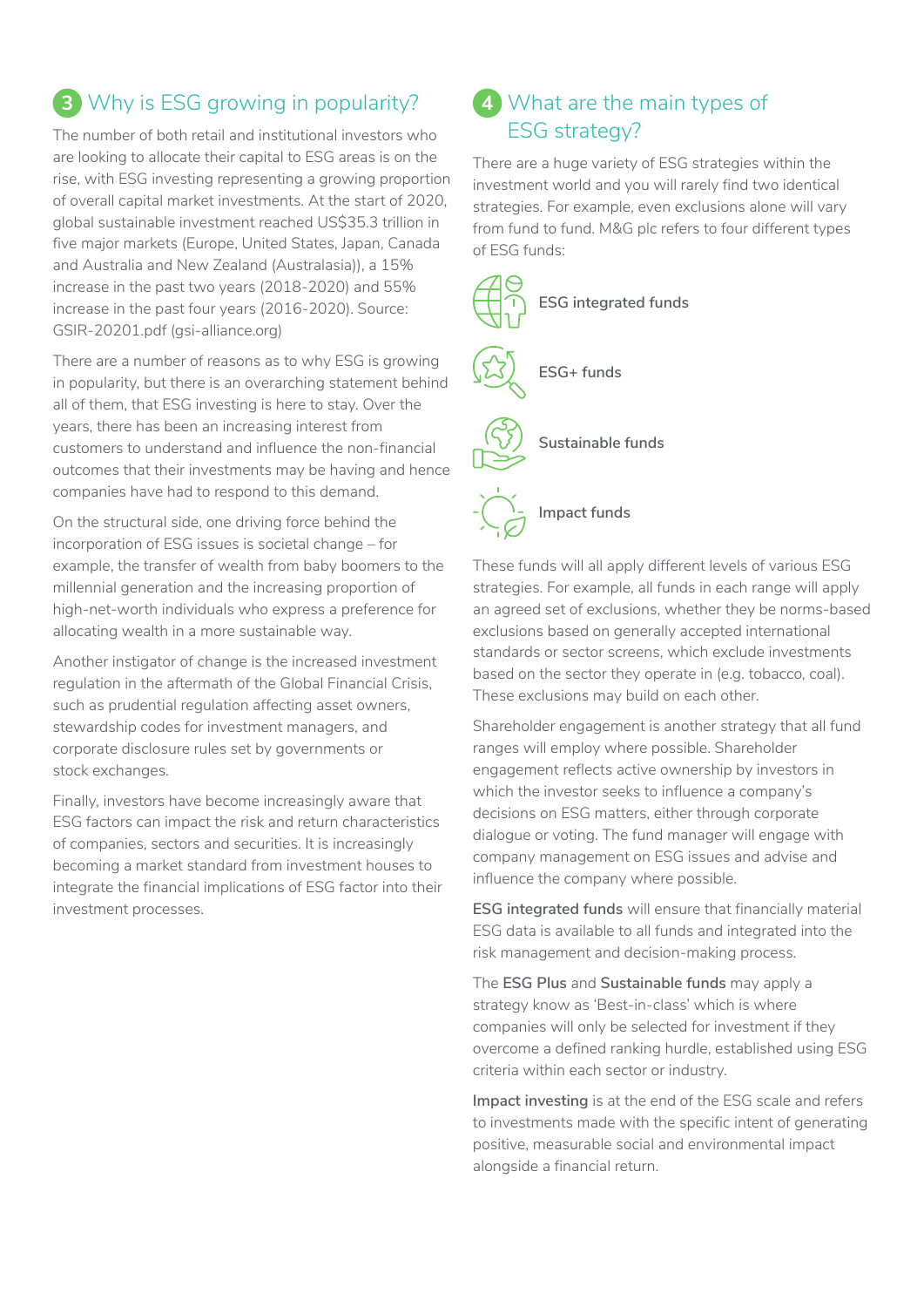## **5** How is ESG considered between M&G plc, Prudential Assurance Company (the Asset Owner) and M&G Investments (the Asset Manager)?

M&G plc has two ESG priorities of climate change and Diversity and Inclusion, given their importance for the long-term sustainability of all businesses and society as a whole. They aim to be carbon net zero as a corporate entity by 2030. Further, they aim to achieve 40% female and 20% ethnicity representation in their leadership by 2025.

The Prudential Assurance Company (PAC) is now a signatory to the UN Principles of Responsible Investment and the UK Stewardship Code. PAC aims to achieve net zero carbon emissions across AUMA (assets under management and administration) by 2050, of which the With-Profits Life Fund is a material part, in line with the Net-Zero Asset Owners Alliance (NZAOA). The Asset Owner became a member of the NZAOA in September 2021. The NZAOA is a United Nations initiative whereby the Asset Owner has committed to setting and reporting on interim carbon emission reduction targets to enable carbon emissions across the investment portfolio to be net zero by 2050.

An important aspect of how the Asset Owner manages its investments is the integration of ESG factors into investment decisions, which they believe can help better manage risks and generate sustainable, long-term returns for customers. They do this through implementing ESG considerations into the Strategic Asset Allocation (SAA) process, integrating ESG factors into manager selection and oversight and considering ESG factors in mandate design.

The With-Profits Life Fund is managed by a range of high quality internal and external managers, whereby over 90% of the assets under management is managed by managers who are signatories to the UN Principles of Responsible Investment (source T&IO as at September 2021). T&IO look to the asset managers they select to (1) engage with companies as active owners that help foster a more sustainable economy, (2) participate in voting on key issues such as Climate, (3) manage assets in accordance with the M&G Asset Owner ESG Policy and (4) ensure that ESG is integrated into their investment process.

The majority of With-Profits Life Fund assets are managed by M&G Investments, whose Stewardship and Sustainability team provide issuer and sector specific ESG risk and opportunity analysis and education on sustainability themes to portfolio managers and analysts. They also lead on company engagement on a cross-asset class basis working in collaboration with the fund managers.

## **6** What is the M&G Plc Asset Owner ESG Investment Policy?

The M&G Plc Asset Owner ESG Investment Policy reflects the importance of the consideration of ESG factors in investment strategy, asset allocation, mandate design and manager selection and oversight.

In regards to portfolio exclusions, the M&G Plc Asset Owner ESG Investment Policy currently excludes companies that manufacture controversial weapons including anti-personnel land mines, cluster munitions, biological weapons and chemical weapons, as well as companies that are complicit in violations of the Nuclear Non-Proliferation Treaty. These weapons are currently prohibited by international treaties which the UK has signed and ratified, hence they have aligned their position with these treaties.

Although not currently prohibited by international treaty, they have also decided to exclude depleted uranium munitions from their portfolios as they do not wish to support or be associated with the disproportionate and indiscriminate harm that these weapons can do to civilians.

The policy explains that as Asset Owner, they use normsbased screening to identify companies that maliciously violate global norms in the areas of human rights, labour standards, environmental standards and anti-corruption. They will exclude companies that flag on their normsbased screens as egregious violators from their portfolios, and whom they believe will not change their behaviour in response to engagement.

To give a brief insight into the screening process, T&IO will look deeply into each flagged company, and judge them against the Asset Owner values of Care and Integrity, with consideration as to whether violations are alleged or verified, the legality and nature of the event (permanence, impact and planning or negligence), company cooperation with investigations and whether there is a wider pattern of behaviour present across flags that might indicate deeper problems in the corporate culture.

Both the controversial weapons and norms-based screening exclusions are applied to all funds and mandates (active or passive) where T&IO is empowered to make investment decisions.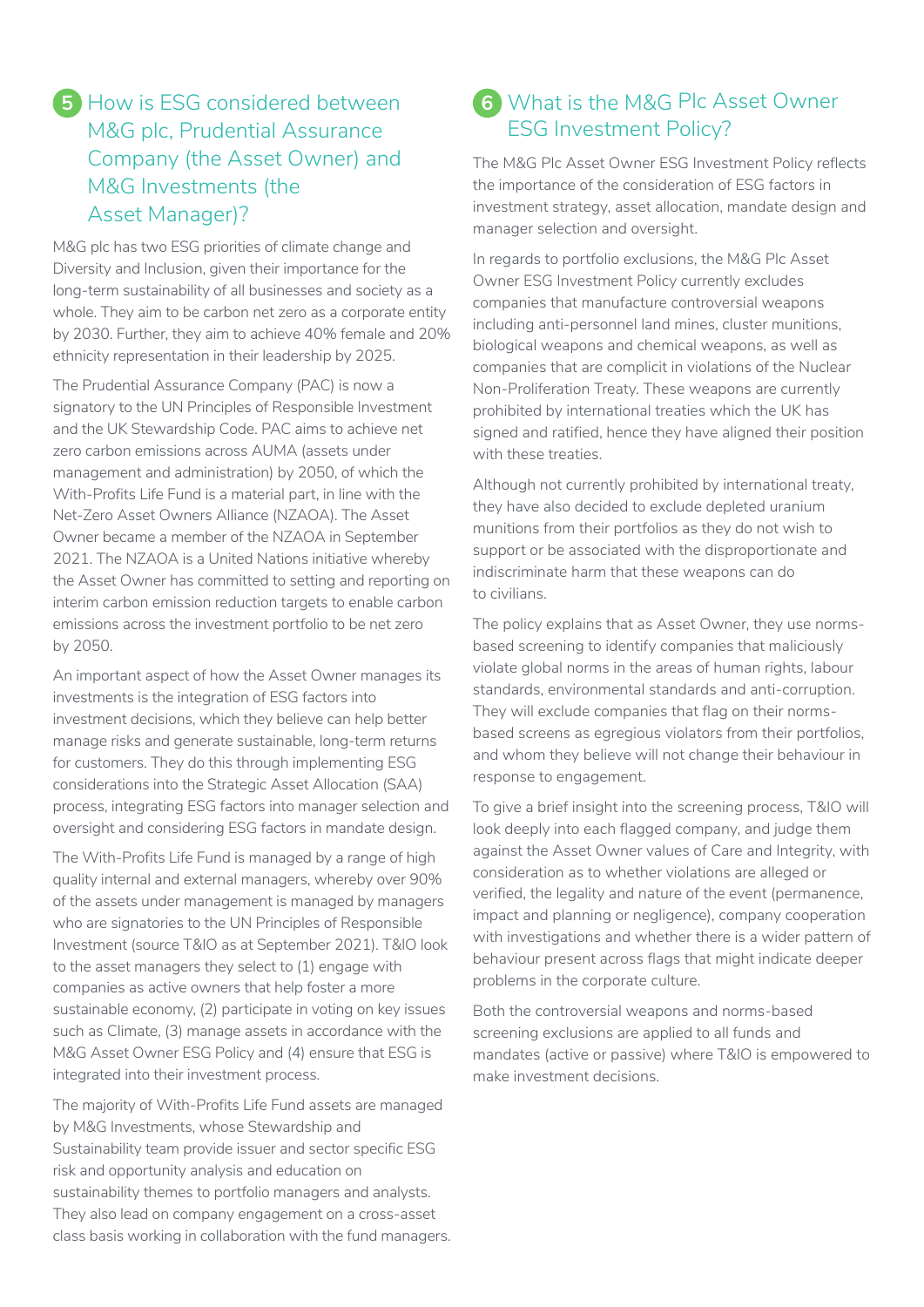# **7** Have the M&G Treasury & Investment Office investment beliefs changed?

T&IO's investment beliefs are a key driver of the Asset Owner's investment strategies and include factors such as diversification, active management and a long-term approach. The fundamental process of how they manage money has not changed but they have implemented an additional core belief on the importance of ESG factors and risks in their portfolios. The M&G plc Asset Owner ESG Investment Policy enables T&IO to implement ESG views and policies more consistently and directly across their mandates.

# **8** What are the Asset Owner and Treasury & Investment Office's ESG principles?

The general ESG investment principles allow T&IO to approach any ESG issue with a general mode of thinking that enables them to derive an appropriate investment strategy. Their overarching principle is that they will take into consideration ESG factors that have the potential to have a material financial impact whilst continuing to take a long-term and multi-generational approach to investing.

Where the underlying funds are actively managed, T&IO will require the investment managers that they appoint to engage with and influence investee companies on their behalf, to achieve more sustainable business models and change their behaviour where appropriate. They also expect the investment managers to report on the results of their engagement strategy.

T&IO believe that active ownership should be aligned with active management. Active ownership that focuses on transitioning companies towards the creation of a more sustainable economy is possible and desirable across all types of investment mandates.

If the underlying fund manager is unable to change, or believe that they will have little effect on an investee company's behaviour, T&IO may revise their mandates to require the asset manager to reduce the holding in that company in favour of a company whose behaviours are more aligned with their views. They may also exclude a company from the investment portfolios, as a last resort.

These are just some of the ESG principles that T&IO take into account when considering their investment decisions. It is important to note that T&IO review their ESG thinking and investment strategies regularly in order to align with scientific and technological improvements, changes in global economy, and evolution in sustainability and ethics.

#### **9** How is the M&G Treasury & Investment Office integrating ESG factors into the Strategic Asset Allocation (SAA) process?

T&IO's Long Term Investment Strategy (LTIS) team recommends the asset allocation of the Asset Owner's fund ranges. The team produce a set of Capital Market Assumptions, based on historical data, ex-ante analysis, internal and external research, for the expected returns, volatilities and correlations of the various asset classes within the With-Profits Life Fund. LTIS then use a proprietary Economic Scenario Generator 'GeneSIS' to carry out stochastic modelling based on these assumptions, which involves mapping out a full range of possible future asset allocations.

ESG factors are integrated into the SAA process through three main channels, detailed below:

- **Sensitivity analysis** portfolio exposures to ESG factors assessed in terms of physical, transition and litigation risks.
- **Country Risk Categorisation** they use a risk categorisation framework that uses environmental, social and governance factors, alongside measures of empirical volatility, market depth and economic development to group countries into risk categories. This informs their allocation decisions by penalising countries with poorer ESG scores via higher volatility assumptions.
- **Benchmark construction** they conduct analysis to assess the performance of their benchmarks on ESG metrics. For the most heterogenous cross-country benchmarks, they look to adjust country benchmark weights to improve the ESG performance of the benchmark.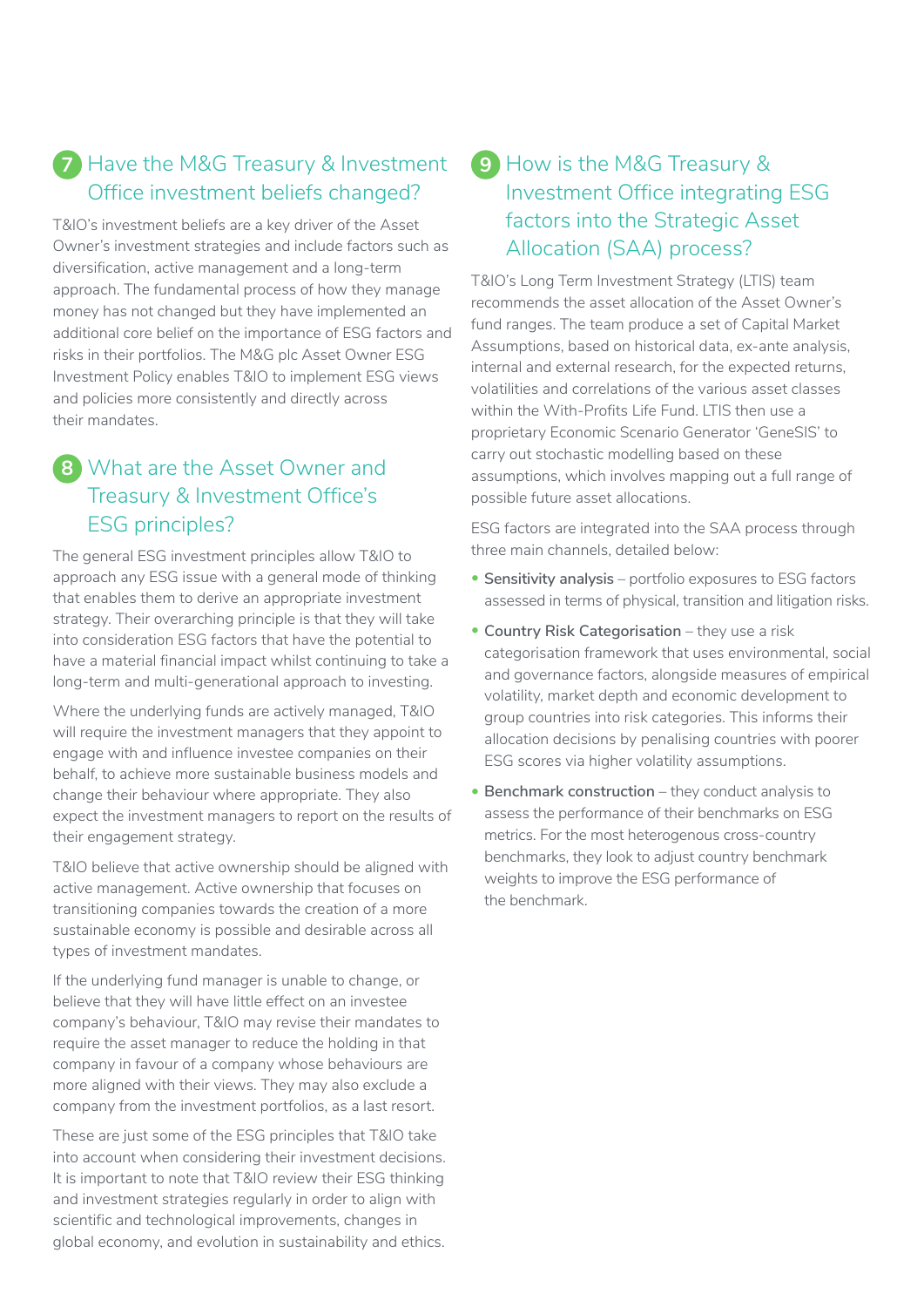## **10** How is the M&G Treasury & Investment Office integrating ESG factors into investment manager oversight and selection?

The investment due diligence (IDD) process is carried out by the Manager Oversight team within T&IO. The investment due diligence process is designed in such a way as to enable the Manager Oversight team to gain conviction that an active investment manager will add value for policy holders over the long-term. As such, the team needs to gain assurance that an investment manager is managing the assets in a way that is consistent with M&G Plc's Asset Owner ESG Investment Policy, and ESG considerations are an integral part of the manager selection process.

Rather than separating out a dedicated section for the ESG investment due diligence process, the Manager Oversight team has fully integrated ESG consideration into every stage of manager selections and due diligence, as outlined below:

- **Screening** developing an ESG category score which can be used alongside the existing screening framework of quantitative and qualitative RAG scores in the initial manager screen. The category score gives an indication of managers for whom ESG is an important consideration.
- **Request for Proposal** ESG focussed questions in various sections of the Request for Proposal, aligned with every area of the proprietary scorecard.
- **Investment due diligence meetings and selection decision** – heavily feature ESG-led questions at every stage of the process and feature in the proprietary scorecard, informing the decision-making process.
- **Ongoing due diligence** inclusion of an ESG section in the standing agenda of quarterly meetings with managers to discuss how ESG considerations have influenced investment decisions and to highlight any key stewardship activities over the quarter.
- **Mandate design** Asset Owner ESG exclusions are being implemented across segregated mandates where T&IO has investment control. Where assets are invested in pooled funds, the team look to continually monitor the mangers' alignment to the Asset Owner principles, and where there are divergences, the team look to either engage with managers to encourage alignment with the ESG investment principles, or else would consider migrating the assets to a fund that aligns.

## **11** How does ESG apply to the With-Profits Life Fund?

An important aspect of how the Asset Owner manages its investments is the integration of Environmental, Social and Governance (ESG) factors into investment decisions, which they believe can help better manage risks and generate sustainable, long-term returns for customers.

The process and philosophy behind how T&IO manage With-Profits Life Fund money has not changed, only evolved. T&IO are, and always will be, long-term investors and so believe that ESG factors should be considered in addition to and alongside the more traditional financial metrics. T&IO also believe that companies which capture and embed ESG opportunities and risks into their strategy are more likely to be successful.

T&IO ensure that ESG considerations are integrated into all of their investment decisions relating to asset allocation, manager selection and oversight and mandate design.

The M&G Plc Asset Owner ESG Investment Policy provides a framework for agreeing exclusions and how to manage engagement in regards to the With-Profits Life Fund. The current exclusions in the Policy relate to cluster munitions (controversial weapons), violators of global norms such as the United Nations Global Compact, and Thermal Coal. It also provides guidance to managers regarding expectations of how they should approach bottom up ESG considerations that cannot be targeted directly by SAA.